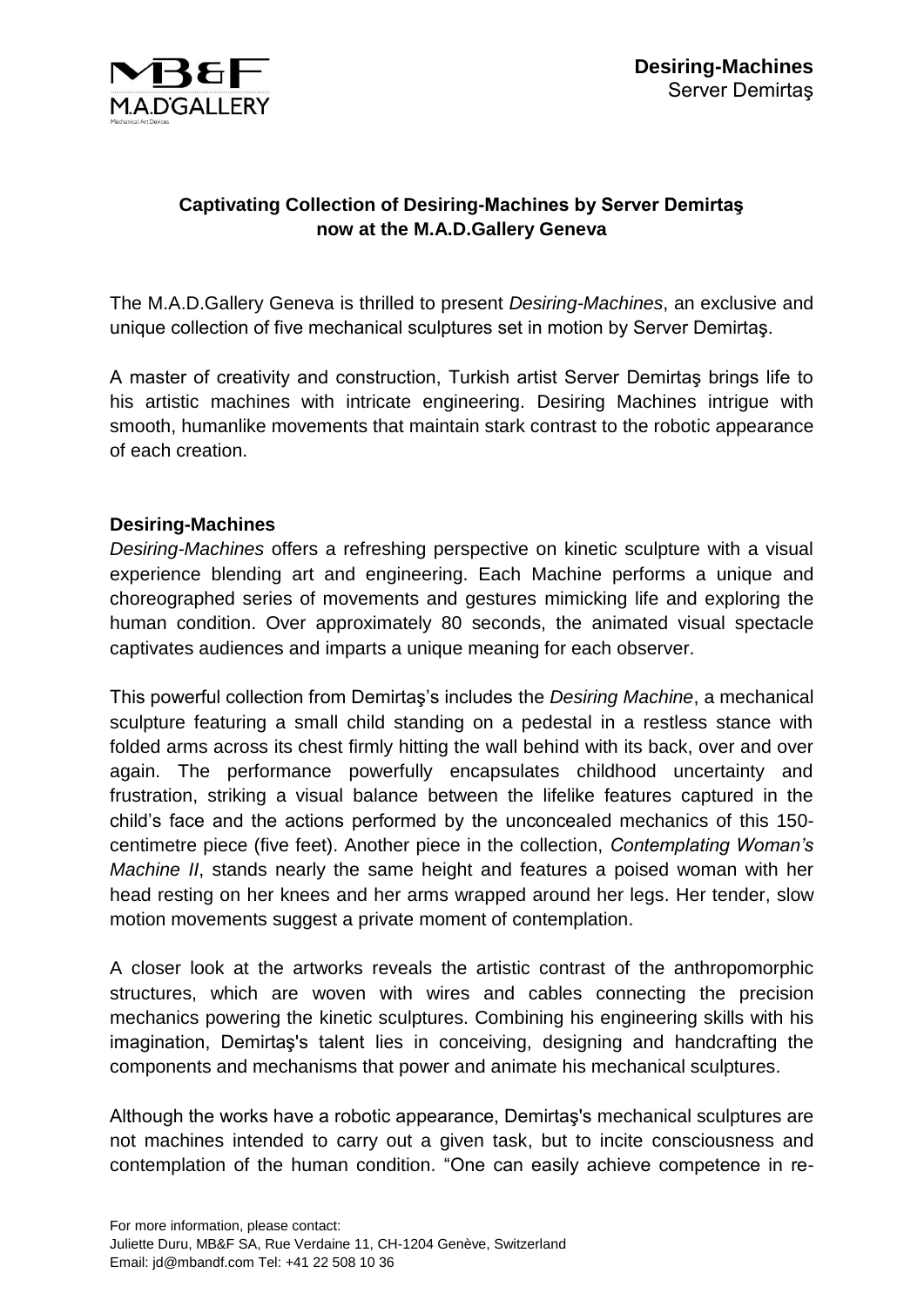

creating human actions mechanically, but the real difficulty is in using mechanics to relate to the inner state" the artist explains.

Another contemporary artwork by Demirtaş is the *Purple Flower of the Machine*, which brings together mechanical aesthetics with conceptual kinetic art. A robotic branch extends outward, inviting the observer to breathe in the scent of a beautiful orchid, creating a new kind of relationship between man and machine.

Another artwork in the exhibition is *Hand on the Shoulder*, an apparently innate marble-like statue that breathes in and out with a natural rhythm.

Finally, *Playground II* is an interactive sculpture with a mechanism enticing observers to create private musical experiences.



"DESIRING MACHINE" (2017) 151×40×30cm CHF 53'000\*



"HAND ON THE SHOULDER" (2017) 146×35×36cm CHF 35'500\*



"PURPLE FLOWER OF THE MACHINE" (2015) 80×20×30cm CHF 23'500\*



"PLAYGROUND II" (2017) 157×50×40cm CHF 41'500\*



"CONTEMPLATING WOMAN'S MACHINE II" (2017) 147×40×30cm CHF 65'000\*

**\*including Swiss VAT (8%)**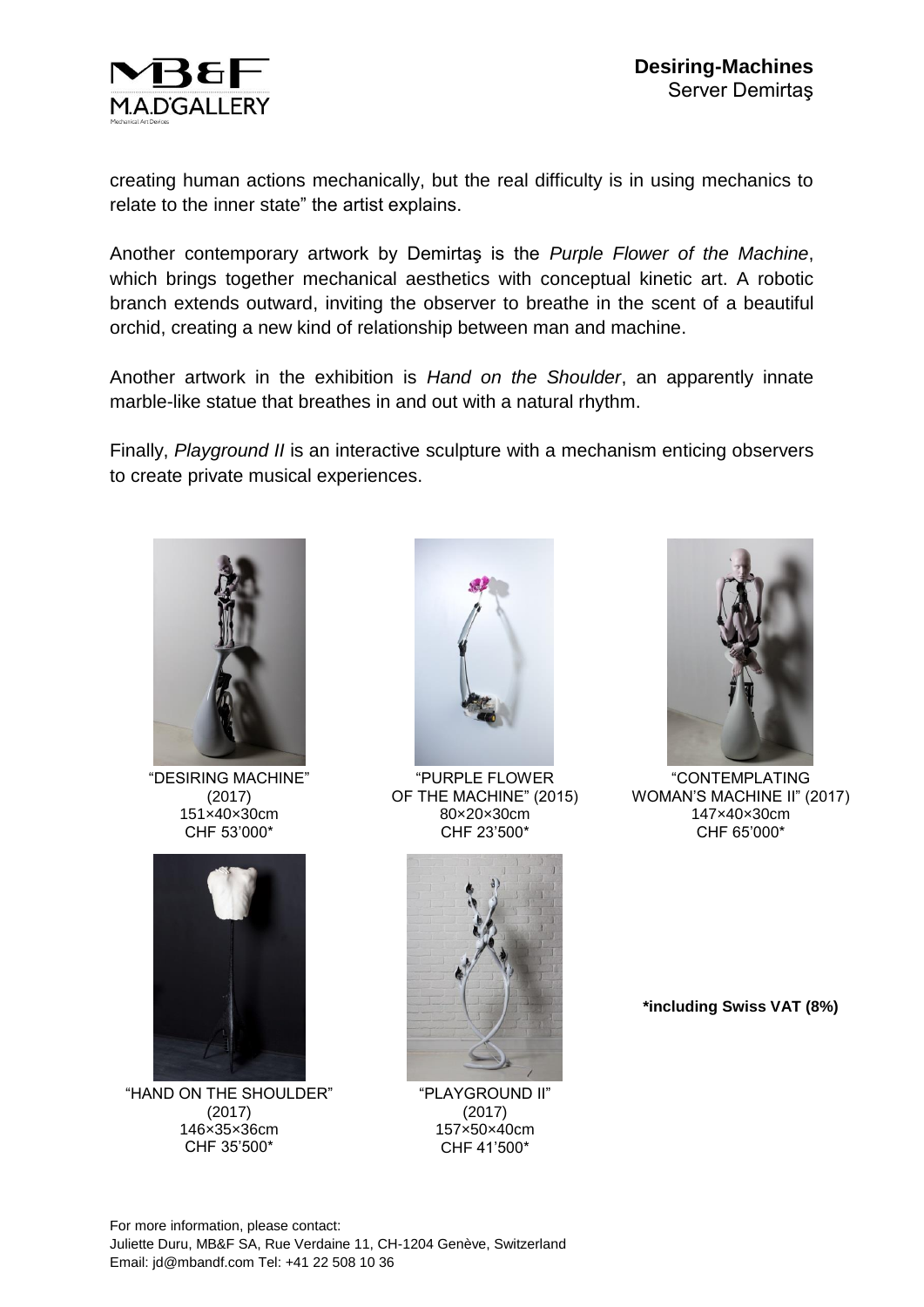

## **Architecture**

Each kinetic sculpture is crafted entirely by hand from start to finish. The process begins with drawings and plans for the mechanical solutions that power the innovative mechanical art pieces. Demirtaş does not use the assistance of an engineer or software developer. "The most difficult part of the process is to design and produce the structure and mechanism to render the movements as I dream them," Demirtaş points out.

At the heart of each mechanical sculpture is a set of Plexiglas wheels or cogs connected via cables and wires to execute the synchronized movements. The Plexiglas wheels are individually shaped to generate the specific movements of the different body parts creating the kinetic fluidity of the sculpture. Each sculpture is unique, requiring two to six months to design and construct the mechanics that create the mesmerising characteristics of the compilations.

The sculptures are created using mainly stainless steel, polyester, silicon, and Delrin, a synthetic polymer typically used in high-performance precision parts for its strength and low friction.

While movement and mechanics play an essential role in Demirtaş's art, his sculptures are not about mechanics or intricacies of production; they are about the relationship between man and machines, exploring concepts of motion, perpetuity and inertia.

## **Background**

As a young child, Demirtaş was amazed and excited by mechanical objects; he learned mechanics and production methods from his technician Father. As a student, Server started a business creating unique and special cardboard boxes for pastry shops, as well as paper toys. During those times, Demirtaş also built machines to assist in production, including one for making paper parasols. Early on in his artistic career, Demirtaş was known for three-dimensional artworks created with PVC-coated newspapers. A graduate of the Mimar Sinan Fine Arts University with a focus in painting, Server Demirtaş has been passionate about building mechanical sculptures in movement as well as video art since 1997.

The exhibition title "*Desiring-Machines*" is rooted in the concept of the French philosophers Deleuze and Guattari and based on the book *Anti-Oedipus: Capitalism and Schizophrenia*, as well as the name of a group exhibition in 1997 in which his first machine was displayed. Demirtaş also finds inspiration in the mechanical works